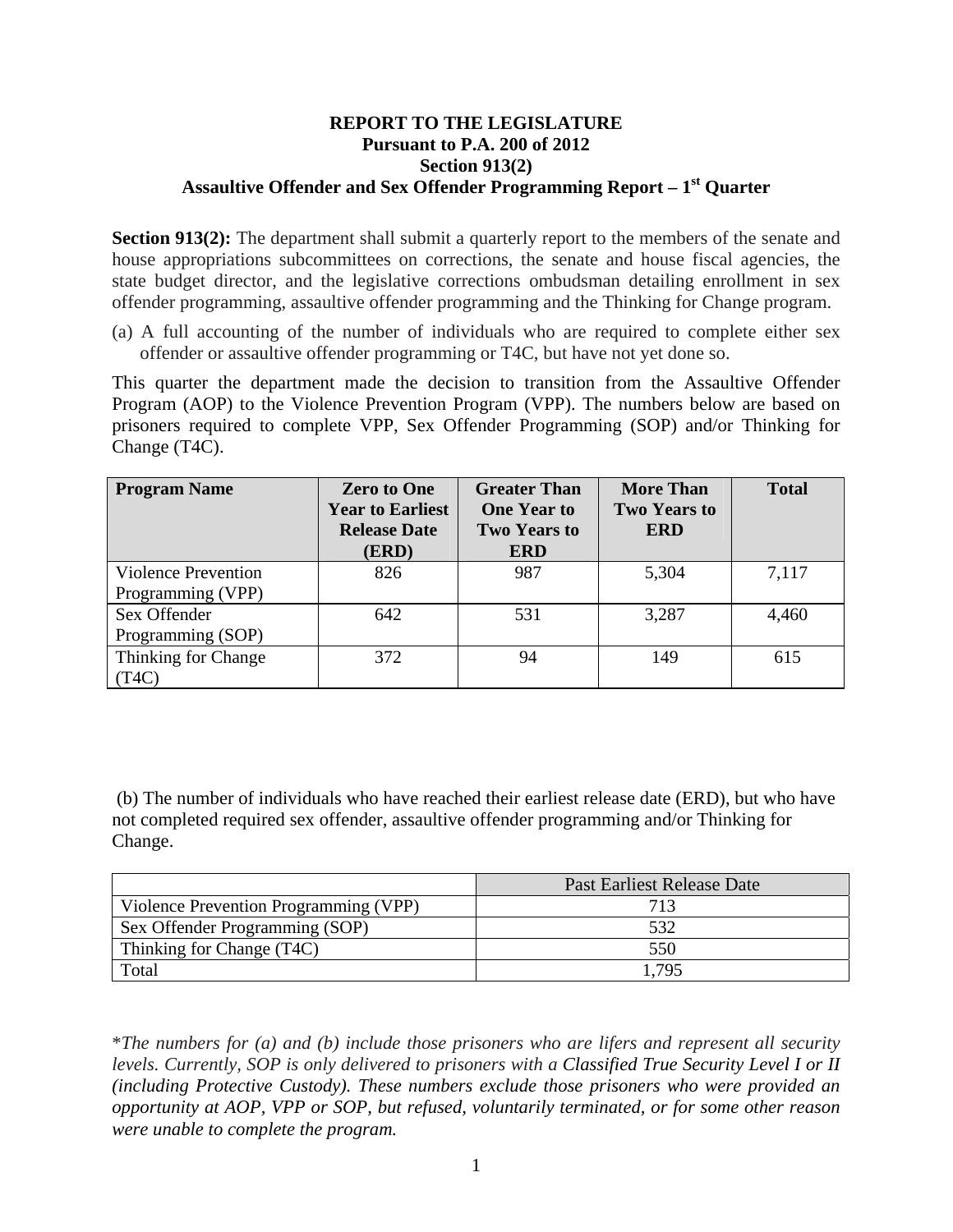\*\* Additional criteria for program placement will be applied to the individuals who comprise the VPP waiting list. Once screened, the criteria will determine prisoner assignment to the appropriate VPP dosage of High or Moderate, or if ineligible for programming. Those who are ineligible for VPP may be placed into alternative programming based on their level of risk and needs.

(c) A plan of action for addressing any waiting lists or backlogs for sex offender programming or assaultive offender programming that may exist.

On the  $4<sup>th</sup>$  Quarter Report from 2012, it was indicated that on September 15, 2012 a new IT application for program recommendation and follow-up status was implemented in Offender Management Network Information (OMNI) and staff members were trained to utilize this new IT application. The 2012  $4<sup>th</sup>$  Quarter Report stated that programming for all incoming offenders at Reception Guidance Center (RGC) will be entered into this IT application while existing offenders will be entered into this IT application at their semi-annual review or earlier if their situation dictates. The last Report also pointed out that this IT application will eliminate duplicate, contradictory, and outdated program information in the enterprise database system.

Now that this enterprise database system IT application for programming has been developed and implemented, information technology staff can resume work on interfacing the Department's risk assessment instrument with our case management system. Once these two systems are interfaced, the Department will have the ability to incorporate program capacity modeling and utilize an automated program priority manager.

When completed, this interface will substantially improve the efficiency of what have heretofore been manual processes for managing the program delivery queue across facilities, in a manner that better ensures completion of programs by the offenders' earliest release dates.

As of the end of 2012, for all new prisoners arriving at RGC the following now occurs:

- All core risk/need assessments and psychological evaluations are completed prior to the prisoner transferring from reception.
- Individualized, specific core offender Transition Accountability Plans (TAP), based on program eligibility criteria, along with concurrence or override by the Parole Board as appropriate are completed prior to transfer.

Prisoners on the VPP waiting list continue to be placed into programming based on the results of their validated risk assessment. The statewide training process for VPP was conducted in May, 2012, and the Correctional Facilities Administration (CFA) and Operations Support Administration (OSA) have an ongoing monitoring process that reviews staff resources, and the existing waiting lists in an effort to address any backlogs related to prisoner programming.

In late December 2012, over 400 prisoners were enrolled in VPP groups, 87% of whom were either past the ERD or within 1 year of the ERD. So, the Department expects to be able reduce these waiting lists substantially going forward as these 3-5 month program delivery cycles proceed.